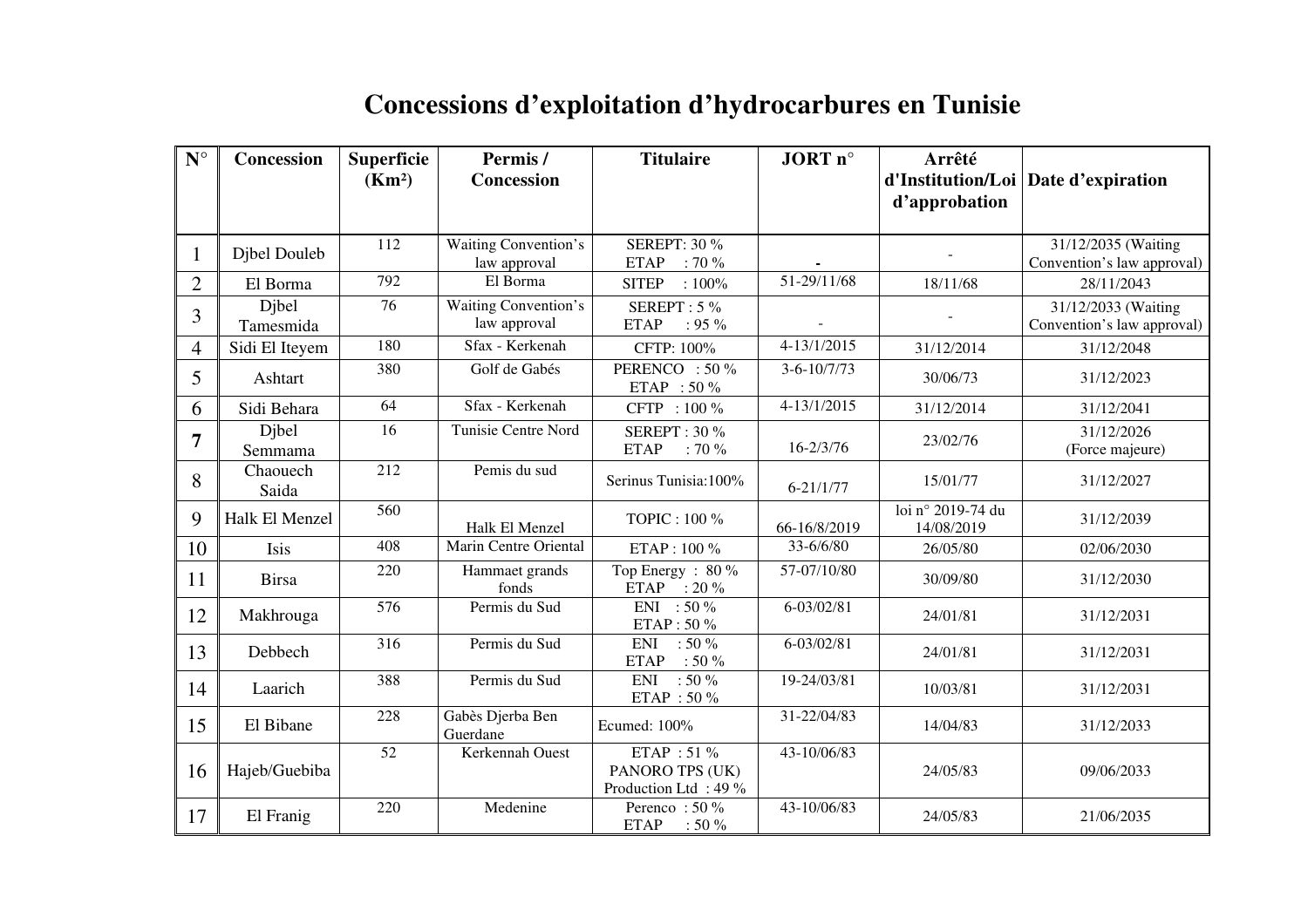| 18 | Cosmos         | 440 | Cap Bon Golf<br>Hammamet                    | ATOG: 80%<br>: 20 $\%$<br><b>ETAP</b>                                      | 56-26-30/07/85 | 13/07/85   | 31/12/2035                                        |
|----|----------------|-----|---------------------------------------------|----------------------------------------------------------------------------|----------------|------------|---------------------------------------------------|
| 19 | <b>Baguel</b>  | 308 | Douz                                        | $: 49 \%$<br>Perenco<br>$: 51 \%$<br><b>ETAP</b>                           | 42-12/06/87    | 03/06/87   | 21/06/2035                                        |
| 20 | Gremda         | 44  | <b>Waiting Convention's</b><br>law approval | ETAP : 51 %<br>PANORO TPS (UK)<br>Production Ltd: 49 %                     |                |            | 31/12/2034 (Waiting<br>Convention's law approval) |
| 21 | Ezzaouia       | 40  | <b>Waiting Convention's</b><br>law approval | ETAP: 55 %<br>Ecumed:45%                                                   | $\overline{a}$ |            | 31/12/2039 (Waiting<br>Convention's law approval) |
| 22 | Maamoura       | 148 | Waiting Convention's<br>law approval        | $ENI : 49 \%$<br>ETAP: 51 %                                                |                |            | 31/12/2040 (Waiting<br>Convention's law approval) |
| 23 | Sanhar         | 144 | <b>Bir Aouine</b>                           | Serinus Tunisia:100%                                                       | 44-18/6/92     | 27/5/91    | 31/12/2021                                        |
| 24 | Echouech       | 136 | Permis du Sud                               | Serinus Tunisia:100%                                                       | 36-9/6/92      | 22/5/92    | 08/06/2022                                        |
| 25 | Miskar         | 352 | Amilcar                                     | <b>SHELL</b><br>$: 100 \%$                                                 | 36-9/6/92      | 22/5/92    | 08/06/2022                                        |
| 26 | Oued Zar       | 96  | Permis du Sud                               | $:50\%$<br><b>ENI</b><br><b>ETAP</b><br>: 50 $\%$                          | 55-21-25/8/92  | 27/7/92    | 24/08/2022                                        |
| 27 | Belli          | 44  | Grombalia                                   | Ecumed: $50\%$<br><b>ETAP</b><br>$:50\%$                                   | 26-18/09/92    | 22/8/92    | 17/09/2022                                        |
| 28 | Sidi El Kilani | 204 | Kairouan Nord                               | Kufpec: 22,5 %<br>CNPCI: 22,5 %<br>ETAP : 55 $\%$                          | 86-25/12/92    | 15/12/92   | 24/12/2022                                        |
| 29 | Rhemoura       | 36  | Kerkennah Ouest                             | <b>ETAP</b><br>$: 51 \%$<br>PANORO TPS (UK)<br>Production Ltd<br>$: 49 \%$ | 93-15/01/93    | 30/12/92   | 14/01/2023                                        |
| 30 | Cercina        | 144 | Kerkennah Ouest                             | <b>ETAP</b><br>$:51\%$<br>PANORO TPS (UK)<br>$: 49 \%$<br>Production Ltd   | 89-5/11/2004   | 10/2/94    | 21/02/2024                                        |
| 31 | Djbel Grouz    | 144 | Waiting Convention's<br>law approval        | $:50\%$<br><b>ETAP</b><br>$:50\%$<br><b>ENI</b>                            |                |            | 31/12/2040 (Waiting<br>Convention's law approval) |
| 32 | Didon          | 53  | Zarat                                       | ETAP: 100%                                                                 | 99-12/12/97    | 2/12/97    | 11/12/2027                                        |
| 33 | Sabria         | 104 | Kebili                                      | Serinus Tunisia: 45 %<br><b>ETAP</b><br>$: 55 \%$                          | 95-27/11/98    | 17/11/98   | 26/11/2028                                        |
| 34 | El Menzah      | 28  | Grombalia                                   | $: 75\%$<br>Ecumed<br>$: 25 \%$<br><b>EXXOIL</b>                           | 95-28/12/2000  | 18/11/00   | 27/11/2030                                        |
| 35 | Utique (CO2)   | 168 | Djbel Oust                                  | <b>ETAP</b><br>$: 100 \%$                                                  | 14-16/02/2001  | 12/02/01   | 15/02/2031                                        |
| 36 | Beni Khaled    | 60  | Cap Bon                                     | <b>EXXOIL: 100 %</b>                                                       | 38-11/05/2001  | 07/05/2001 | 10/05/2031                                        |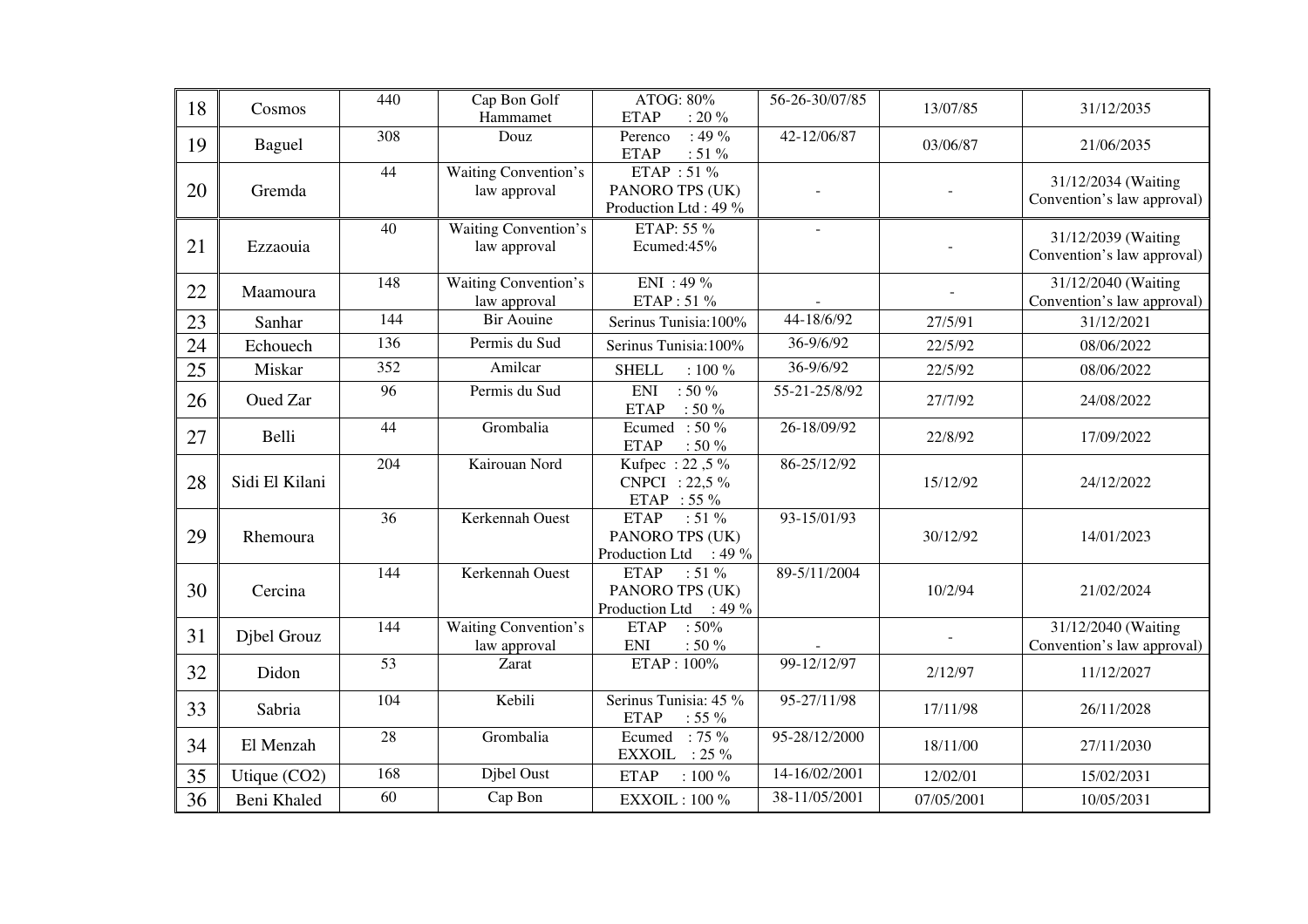| 37 | Chergui         | 168              | Kerkennah Ouest              | Perenco: 45 %<br>$: 55 \%$<br><b>ETAP</b>                            | 56-13/07/2001 | 04/07/2001     | 12/07/2031 |
|----|-----------------|------------------|------------------------------|----------------------------------------------------------------------|---------------|----------------|------------|
| 38 | <b>Baraka</b>   | 188              | Enfidha                      | $: 49\%$<br><b>ENI</b><br>ETAP : 51 %                                | 68-24/08/2001 | 15/08/2001     | 23/08/2031 |
| 39 | Adam            | $\overline{600}$ | Borj El Khadra               | Eni : 25 $%$<br><b>OMV:20%</b><br>ATOG: 5 %<br>ETAP: 50%             | 52-01/07/2003 | 24/06/2003     | 30/06/2033 |
| 40 | Zelfa           | 100              | Cap Bon Marin                | Topic: 43.75%<br>Atlantis: 22.75 %<br>Klubzuba: 3.5%<br>ETAP : 30 %  | 32-20/04/2004 | 08/04/2004     | 19/04/2034 |
| 41 | Robbana         | 48               | Gabès Djerba Ben<br>Guerdane | Ecumed: 100%                                                         | 89-05/11/2004 | 27/10/2004     | 04/11/2034 |
| 42 | Cercina Sud     | $\overline{16}$  | Kerkennah Ouest              | PANORO TPS (UK)<br>Production Ltd: 49%<br><b>ETAP</b><br>:51%        | 89-05/11/2004 | 27/10/2004     | 04/11/2034 |
| 43 | Hasdrubal       | 260              | Amilcar                      | SHELL : $50\%$<br><b>ETAP</b><br>:50 $\%$                            | 08-26/01/2007 | 18/01/2007     | 25/01/2037 |
| 44 | Cherouq         | 756              | Jenein Nord                  | OMV: 50 %<br>ETAP:50 %                                               | 34-25/04/2008 | 19/04/2008     | 24/04/2038 |
| 45 | Ras El Besh     | 68               | Sfax Offshore                | panoro(87.5%)/<br>Apex(6.875%)<br>Eurogas $(5.625%)$ : CPP<br>% ETAP | 72-05/09/2008 | 03/09/2008     | 04/09/2038 |
| 46 | Nawara          | 528              | Jenein Sud                   | OMV: 50 %<br>ETAP: 50 %                                              | 17-26/02/2010 | 20/02/2010     | 25/02/2040 |
| 47 | Durra           | 40               | Anaguid                      | OMV: 50 %<br>ETAP: 50 %                                              | 21-29/03/2011 | 24 / 03 / 2011 | 28/03/2041 |
| 48 | Bir ben Tar Tar | 352              | Sud Remada                   | <b>ATOG</b><br>CPP % ETAP                                            | 81-25/10/2011 | 14/10/2011     | 24/10/2041 |
| 49 | Anaguid Est     | 120              | Anaguid                      | OMV: 50 %<br>ETAP:50 %                                               | 73-09/09/2014 | 03/09/2014     | 08/09/2044 |
| 50 | Ghrib           | 120              | Zaafrane                     | MAZARINE (50%)<br>ETAP $(50\%)$                                      | 73-06/09/2016 | 27/06/2016     | 05/09/2046 |
| 51 | Mazrane         | $\overline{24}$  | Nord Medenine                | <b>HBS</b><br>CPP % ETAP                                             | 17-28/02/2017 | 06/02/2017     | 27/02/2047 |
| 52 | Jinane          | 16               | Jenein Nord                  | OMV: 50 %<br>ETAP:50 %                                               | 43-30/05/2017 | 28/04/2017     | 29/05/2047 |